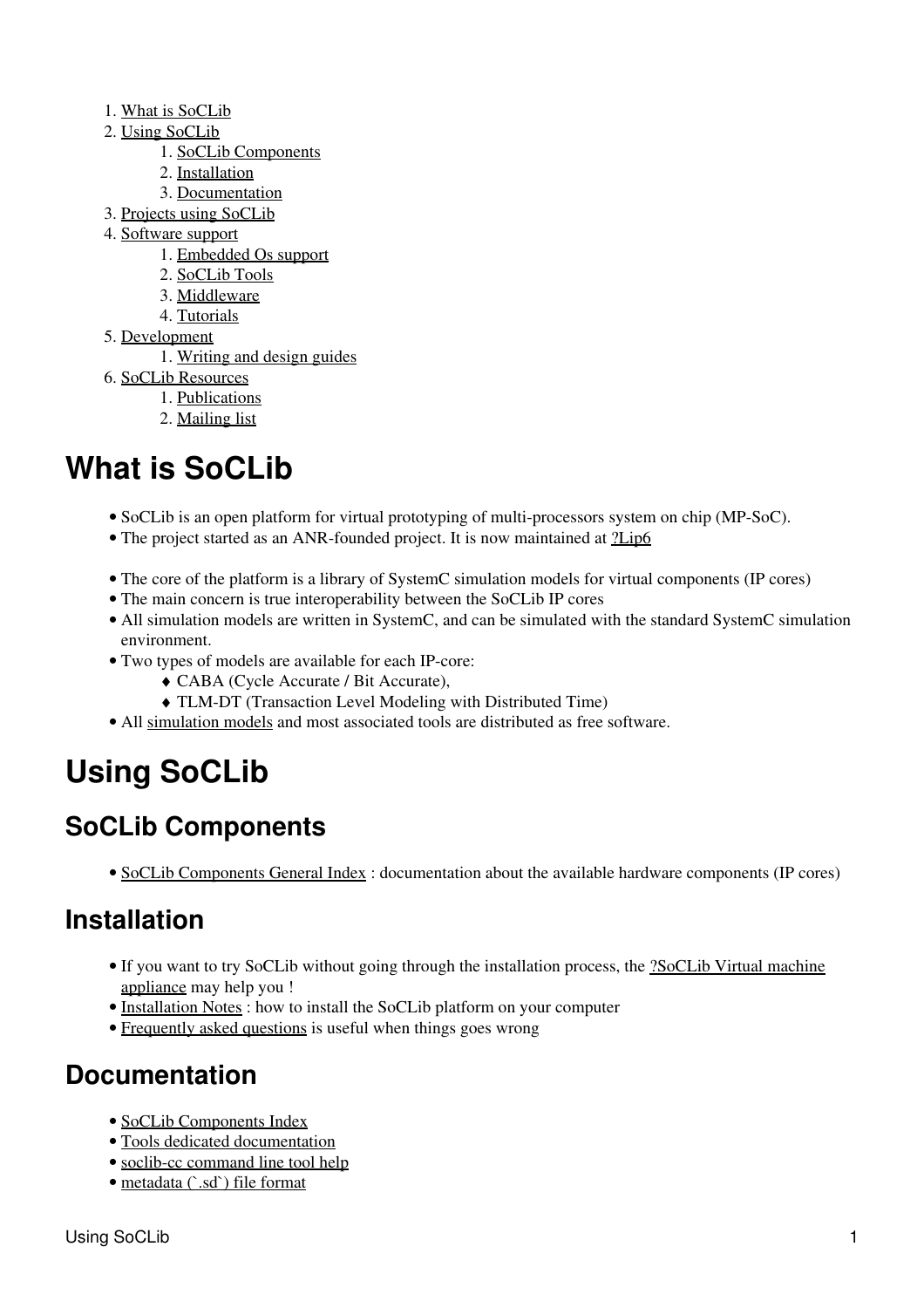- [configuration file format](http://www.soclib.fr/doc/configuration/)
- [description of the build process](http://www.soclib.fr/doc/build/)
- Usage of Soclib-cc with modelsim for mixed SystemC / VHDL cosimulation

# <span id="page-1-0"></span>**Projects using SoCLib**

• [?TSAR, Tera-Scale Architecture:](https://www-soc.lip6.fr/trac/tsar/) a scalable, shared-memory, coherent MP2-SoC

# <span id="page-1-1"></span>**Software support**

#### <span id="page-1-2"></span>**Embedded Os support**

SoCLib platforms are able to run several operating systems:

- DNA/OS : DNA/OS is a micro-kernel for MPSoCs. It supersedes MutekA, and still provides the POSIX thread API.
- ?MutekH: Exo-kernel based OS for classical and heterogeneous MPSoCs with POSIX threads support
- [?NetBSD](http://www.netbsd.org/) : Highly portable Unix-like Open Source operating system
- ?eCos: An open source, royalty-free, real-time operating system intended for embedded applications.
- [?RTEMS](http://www.rtems.com/) : Real-Time Operating System for Multiprocessor Systems

### <span id="page-1-3"></span>**SoCLib Tools**

Various tools comes along with SoCLib to ease research and development:

- DSX : Design Space Exploration tool
- SystemCASS : Fast SystemC simulation kernel
- SoCView : Interactive simulation environment for debug and instrumentation
- GdbServer : A GDB server for multi-processor architectures
- MemoryChecker : A memory access error checker similar to valgrind.
- GAUT : A high-level synthesis tool allowing to generate automatically systemC CABA and TLM-T files.

#### <span id="page-1-4"></span>**Middleware**

• MWMR : Hardware / Software communication middleware

### <span id="page-1-5"></span>**Tutorials**

- [?DSX tutorial](https://www-asim.lip6.fr/trac/dsx/wiki/MjpegCourse): Motion-JPEG, MWMR, MutekH, DSX, Design-space exploration
- DNA Motion-JPEG and OS tutorial

## <span id="page-1-6"></span>**Development**

### <span id="page-1-7"></span>**Writing and design guides**

- General SoCLib Rules : general rules regarding the SoCLib components.
- Processor Modeling : a general method to write generic processor models.
- CABA Writing Rules : rules to write SystemC CABA simulation models.